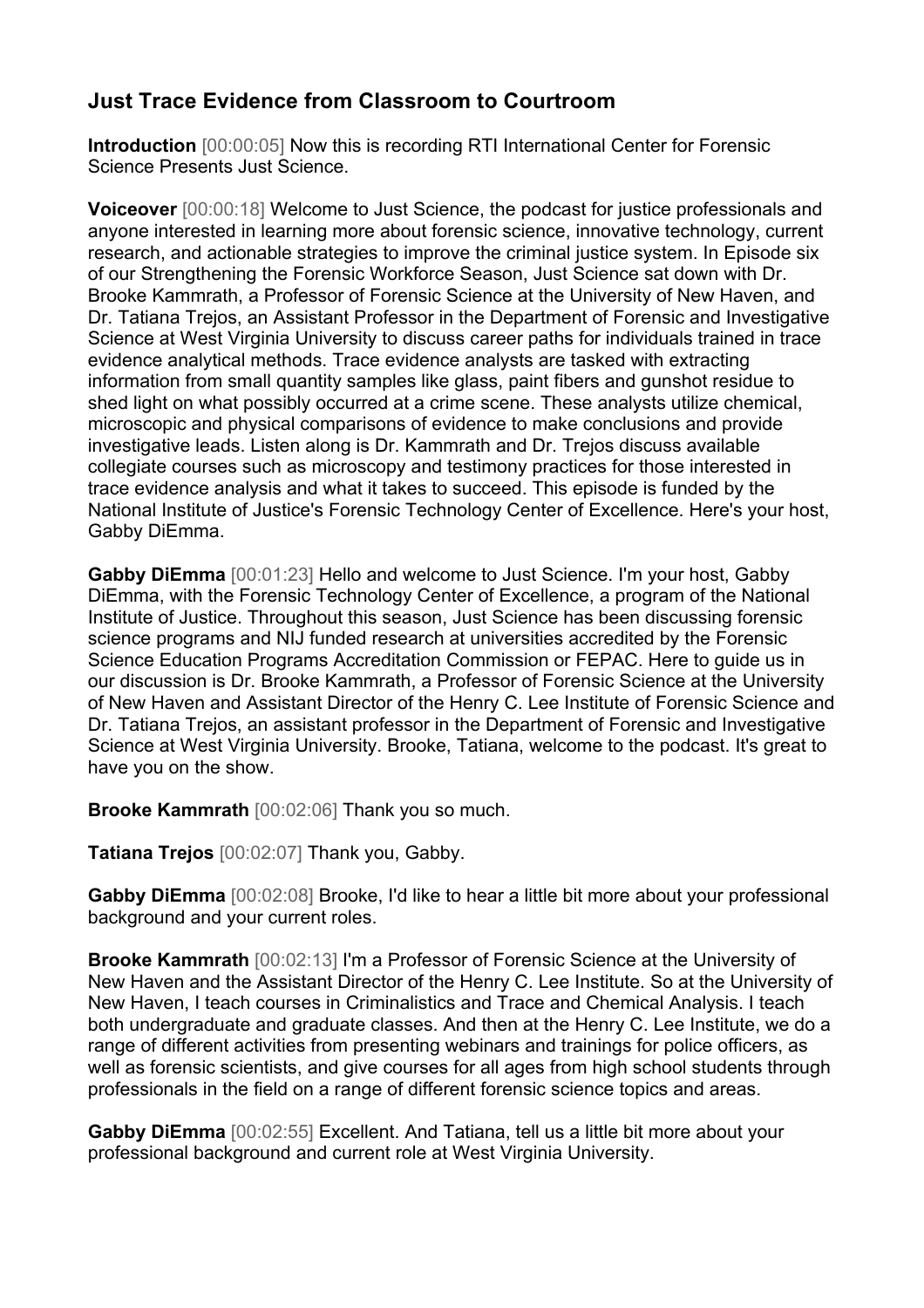**Tatiana Trejos** [00:03:01] So I was a forensic practitioner for various years before joining academia. I had a Master of Science in Forensic Science and I ended up teaching chemistry. So being able to join academia really put together my two passions in chemistry and forensics. And I have been teaching forensic chemistry in the last six years near West Virginia University. I teach at the undergraduate, master and Ph.D. programs in various courses that deals with instrumentation that we use in forensic chemistry for the undergraduate students. In trace evidence, I teach a class at the undergraduate and also a class at the graduate level in trace evidence that has also a heavy practical component on laboratories so we do everything from crime scene and breaking things at the crime scene to study the transfer of trace evidence to analysis in the laboratory and then presentation in the courtroom. In the Ph.D. level, I teach a class on research design that teaches students on how to apply the different experimental designs in statistical analysis for doing interpretation in various disciplines of forensic science.

**Gabby DiEmma** [00:04:19] My background is chemistry. I was chemistry first and then kind of discovered that love of forensic science as a way to apply that chemistry education.

**Brooke Kammrath** [00:04:29] You know, the draw for me was the application of chemistry, but it does have such unique problems that are different from analytical chemistry or any other scientific discipline. So the fact that it's analytical chemistry plus some really challenging problems that, you know, not even just the small size of the sample, but the degradation and where it could have come from, it just makes it just the most fascinating form of problem solving that I think we can do.

**Tatiana Trejos** [00:04:55] I agree with Brooke. I think one of the things that I really love of what I do is that we are forensic chemists, but we have to deal with so many other disciplines in a daily basis so that we have that continuous feedback from many other disciplines, from computer science, from statistics, from medicine, from physics and because there's something that we have learned over the years is that forensic science problems are not solved with one person or one discipline. The more multi-disciplinary we become, the better we can address those challenges.

**Gabby DiEmma** [00:05:32] So diving a little bit into today's discussion, I wanted to see if one or both of you would like to briefly define for our listeners what is trace evidence analysis and what types of evidence do trace analysts typically work with?

**Brooke Kammrath** [00:05:47] So it's interesting because the term trace has been used historically for a very long time in terms of the use of the word trace as a noun. So in forensic science, we use trace mainly as an adjective. So trace evidence, and usually it describes material evidence that has a small size to it or is in a small concentration. However, when you think about traces in their original intent from Locard or Kirk or some of the original pioneers in our field, it's more a vestige of a past event. So something that was left behind, like no trace was left, or it vanished without a trace. So when I think about traces, and I teach about traces, I generally talk about it and teach in that vein, as fingerprints are traces, DNA is traces. And you'll see that more and more people are using that term of DNA traces or finger mark traces. Especially in Europe it's becoming a little bit of a thing called trace-ology that's happening. But when we really talk about trace evidence, we're talking about smaller sized evidence that gets transferred. So another common term would be transfer evidence.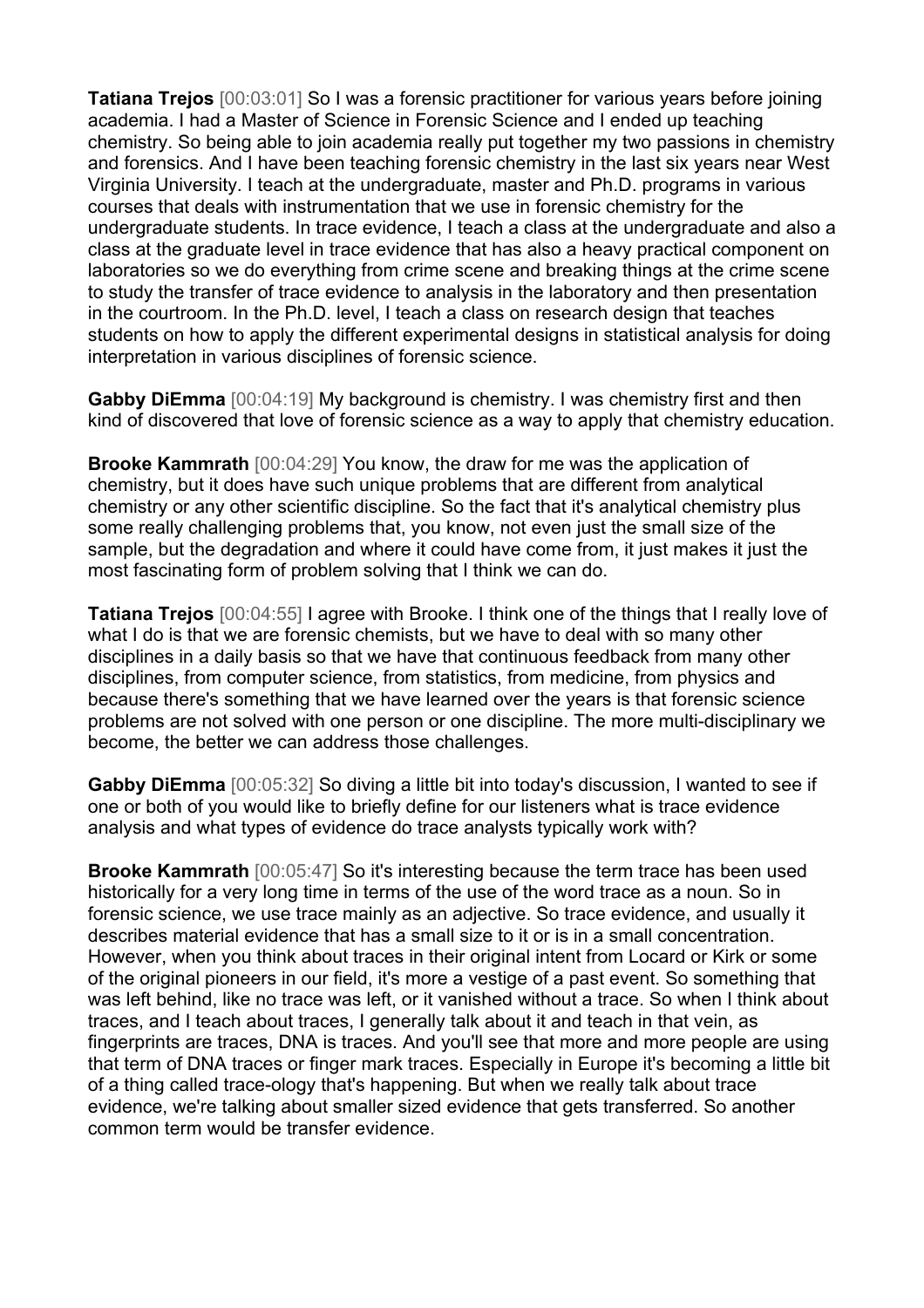**Gabby DiEmma** [00:06:55] So as trace analysts or forensic chemists, what types of skills or quote unquote tools in the toolbox do you need that might be less prevalent in other forensic disciplines?

**Tatiana Trejos** [00:07:08] So I think trace analysts must have, an outstanding attention to detail and critical thinking. There are many, many different skills but I think those two are very important in that being the area of trace evidence that should be the kind of person that is okay without routines because every case is different and require special consideration during the daily decision-making process. And also we often have to apply a multitude of analytical tools, beginning with microscopic examinations and continuing with various instrumental techniques to combine all the relevant physical and chemical information from the material to make often inferences about their origin. So in my opinion, trace examiners need to have excellent analytical and instrumental skills as well in the laboratory because of the type of nature of cases that we deal with.

## **Brooke Kammrath** [00:08:04] I agree 100%.

**Gabby DiEmma** [00:08:07] Both of your universities have amazing FEPAC accredited forensic science programs, and I would love to hear more about them and the sorts of courses and things that they offer.

**Brooke Kammrath** [00:08:18] So University of New Haven has longstanding FEPAC accreditation and I think ultimately what that provides for our students is confidence that they're getting coursework and content that will lead them to success. Success in forensic science or other careers. And then classes that they take are your biology, chemistry. So they take organic chemistry, physics, calculus. I mean, it's -forensic science is a science and so all FEPAC accredited programs require hard sciences as the fundamental basis for understanding this and being able to evaluate any part of forensic evidence. And then we have courses in physical methods. That's the first laboratory class our students have where they're learning microscopy and fingerprints and question documents, firearms, so more of the pattern evidence is but microscopy is thrown in there as well because it is so fundamental. And so it's - we teach it first. The students in our university, then go on to a forensic biology class which covers the body fluid and forensic serology all through DNA. And then the third required class in the series would be forensic chemistry and that will involve both the chemical analysis of traces such as fibers and paint, as well as drugs and toxicology. We also have required crime scene investigation class. We have a really nice crime scene house. So the students are educated in a variety of different skills from photography and note taking, and then they also have the opportunity to take restricted electives, which are higher level forensic science courses and things such as forensic microscopy, toxicology, drug chemistry. But we also have some real specialists at our university. So we have a class in animal cruelty taught by Professor Virginia Maxwell, who is using trace evidence and a variety of other forensic tools and applying it to the area of animal cruelty cases. We have a really nice program in forensic genetic genealogy that Dr. Claire Glynn has developed, and so students get to take courses in that. We have anthropology and taphonomy, we have a range of different electives on a variety of specialties that the students get to take. And then the last thing is there's a required capstone class for our undergraduates, and so that they get some experiential education. And so that will either include an internship or a research project. And usually it's about a 50-50 split. Although during the pandemic, it definitely shifted more towards research because of the lack of availability of internships during the pandemic.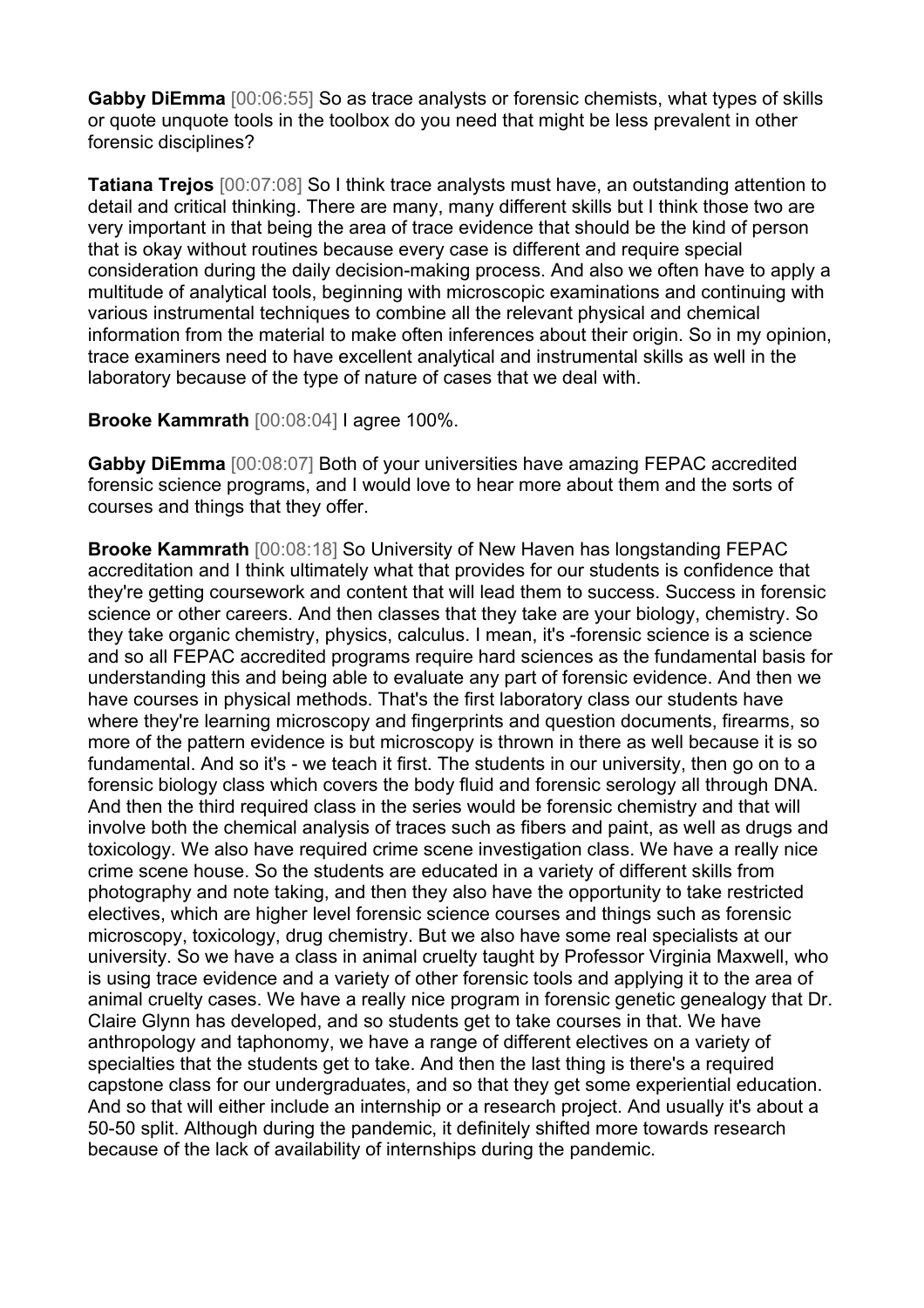**Gabby DiEmma** [00:11:07] So Tatiana, tell us a little bit about the program at West Virginia University.

**Tatiana Trejos** [00:11:13] Sure. So again, our programs are FEPAC accredited. So I agree with Brooke, that really brings a seal of quality to our programs and following the standards that we can meet the demands for the workloads. So they have a lot of rigorous science courses in the first year at the undergrad level, math, statistics. And then in the last year, they get a lot of heavy hands-on courses in forensic chemistry, forensic biology and forensic examiners, which are the three major of our undergrad programs. So forensic chemistry, they take classes about fundamentals of instrumental analysis as applied to forensic laboratories forensic analysis. We have a course on explosives and fire debris and a course dedicated to drugs. We also have a course in forensic toxicology. I teach the classes in forensic trace evidence. At the biology area, they have a lot of courses focus on DNA. They also have some fun electives like entomology and chemistry of the grave, in which they get to experience all sorts of things related to death investigations. And in the forensic examiner major they developed a lot of courses in the areas of fingerprints, firearms examination. We have a large ballistics laboratory, including a shooting range. So we get a lot of experiential learning as well. Pattern evidence with wear impressions. And something that also is unique in our programs is the heavy hands-on experience. So for every class that they take, they have a practical component. And so one of them is the crime scene investigations they had to take at the undergraduate level at least two courses of crime scene in which we have like a crime scene complex. So we have four crime scene houses, each one with several levels or like basements and different floors. So they really get to experience real life situations. So our professors have the experience in crime scene for many, many years, so they get really tough on them and the crime scene final exams are done in a day where they know that they might have been called that week, but they don't know what time of what day so they have to be attentive and often they will be called at 1:00am, 3:00am in the morning and spend the whole night processing a crime scene in the rain or snow in real life situations. So they really get to experience how it's like to make decisions when you are tired and cold and under pressure. We also have a photography laboratory where the students learn how to process the different evidence that they collect at the crime scene. And also court testimony is one of the most important classes that they receive at the undergraduate and also at the graduate level in different courses in which they get to experience what it's like to be presenting your opinion in front of actual judges and lawyers that will make your life difficult. So you have to be able to stand and to process that correctly. And we also have capstone and internships. There is a mandatory internship. The last two years of the undergrad program in which they have to do about 270 hours, and this year we have placed about 78 students in different crime laboratories and different agencies. And some of the students that want to pursue grad school, they often do their internship as research program over the summer in order to gain those skills for research and really learn whether or not they have that research bug that will be very important for grad school.

**Gabby DiEmma** [00:15:08] I love the idea of the on-call crime scene exam. Real life conditions. It's a great way to prepare students for the workforce. I'd like to switch gears now and talk a little bit more about research and any research that you and your students have been doing with NIJ funding and focused on trace evidence topics.

**Brooke Kammrath** [00:15:29] So I have NIJ funded research. It's a project on using particle correlated Raman spectroscopy for soil analysis. So Raman spectroscopy is a technique where you're measuring the molecular chemistry. You're identifying the material based on the bonds that the molecules have and with particle correlated Raman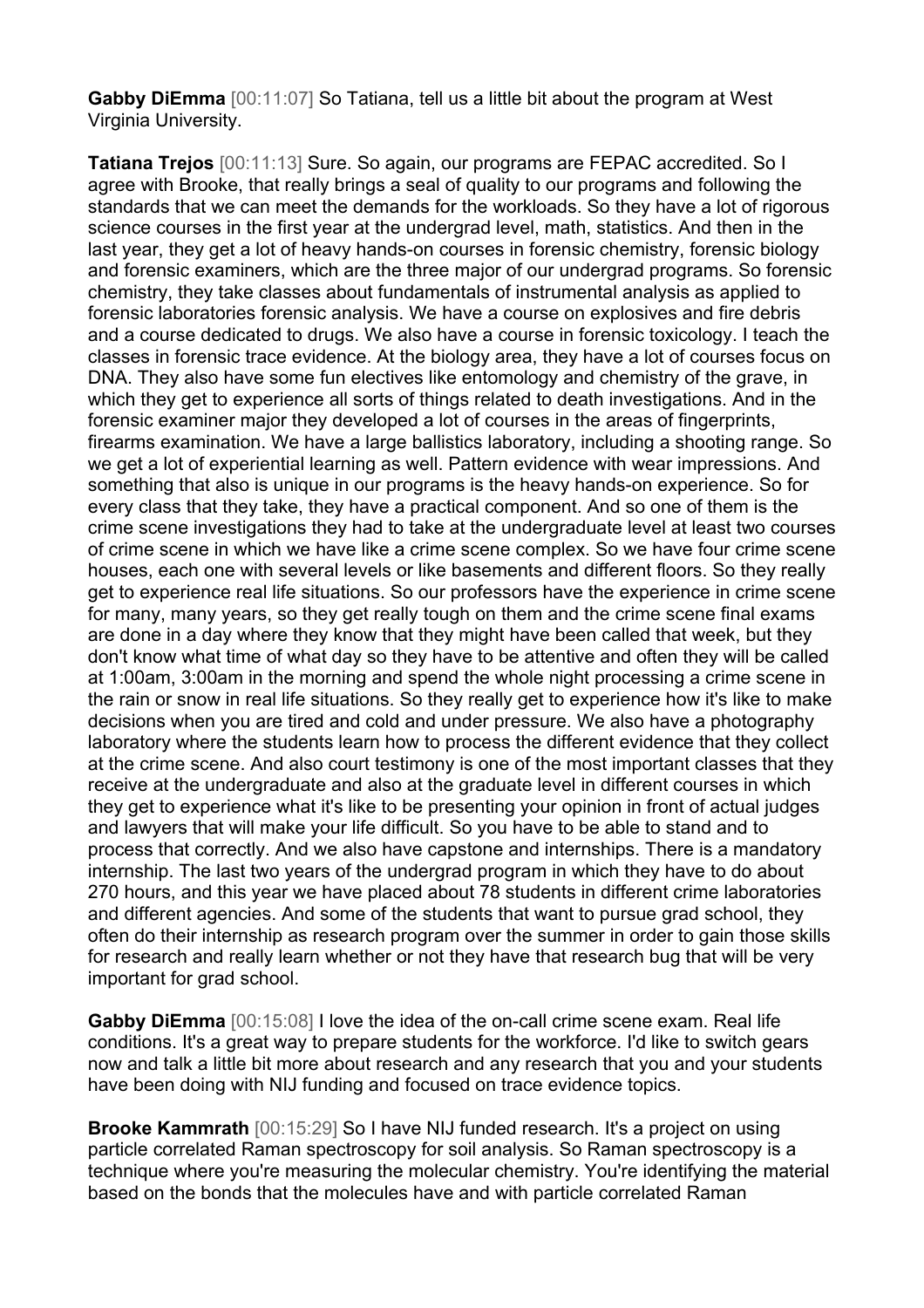spectroscopy, it combines image analysis so we can take a image of the particle and measure its morphology so things such as its color or transparency as well as its size and circularity and pair that with a targeted Raman spectroscopy analysis. And then that combines both the morphological features with the chemical identification, which potentially will provide more information about a soil sample or any sample than would be obtained from either method individually. For example, instead of just getting an overall particle size distribution, we can now with this tool get a particle size distribution by each mineral individually without having to do a physical separation. So my research is evaluating the use of particle correlated Raman spectroscopy for forensic soil analysis. I have a number of students working on this project. My first two graduate students graduated a year ago. One is in law school. She found a different passion in the criminal justice system. And so she's doing great in law school. And my other student is actually now at a company that uses particle identification for pharmaceutical identification. So kind of a forensic investigation in the pharmaceutical industry. But for most of my students, they are going to stay in the forensic sciences.

**Tatiana Trejos** [00:17:16] Well, our program has been also very fortunate to receive funding from NIJ in various areas of forensic science, which are great benefits to our students and collaborators across the state and federal agencies and private sectors and the criminal justice system as a whole. In my particular area of trace evidence, we are working on three major projects. One of them has to do with gunshot residue. So those are residues left behind when a firearm is fired. And often we can collect those residues from different areas and surfaces. But the most common is the hands of the person of interest, the person that is suspected to have been handling the firearm. So the methods that we have developed are screening tools that are not available in the field. We have excellent consensus base with a lot of scientific foundation methods called SEM/EDX and it's a long name but really what is great about that methodology is that it has the capability to look at particles that are as small as less than one micron in size. So the morphology of that particle and the chemical composition can really provide a good confirmation that those particles originated from a firearm rather than other environmental residue and traces. But it's the only method that is used in the forensic laboratory and even though it's great, it is time consuming per sample and sometimes we have multiple samples in a case, so turnaround times are a little bit complex in that area. So what we have been working in the past years is developing methods that can be used in the front end at the crime scene. Portable instrumentation that can provide very quick response time. So we have developed methods that use a laser beam that is very small. So these are called LIBS or laser induced breakdown spectroscopy, and those allow us to detect in 60 seconds or less the elemental profiles of gunshot residues collected from a hand and what we do to complement leads because it's not as confirmatory as SEM/EDX because we cannot see the morphology components is that we have coupled it with another technology that is called electrochemistry, that uses disposable sensors that are about a centimeter long, and they can be attached to an apparatus that is as small as an iPhone. And so with electrochemistry, we can detect inorganic and organic compounds that are present in the residues. So when we combine LIBS with electrochemistry, we can do the analysis in a single sample in less than 3 minutes, and we can achieve accuracies over 90%, which is great for a screening tool. So you can put this one in the front end of your workflow to make better decisions at the crime scene and what's needed at the laboratory. And you can use them at the laboratory also to make more informed decisions and kind of triage the number of samples that are going to be included in your case and only confirm those that are necessary. So our hope is that this technology can really bring down the time or response in these types of investigations. Another of the projects that we are being working on is what we call fracture rates. So there are many materials that fracture or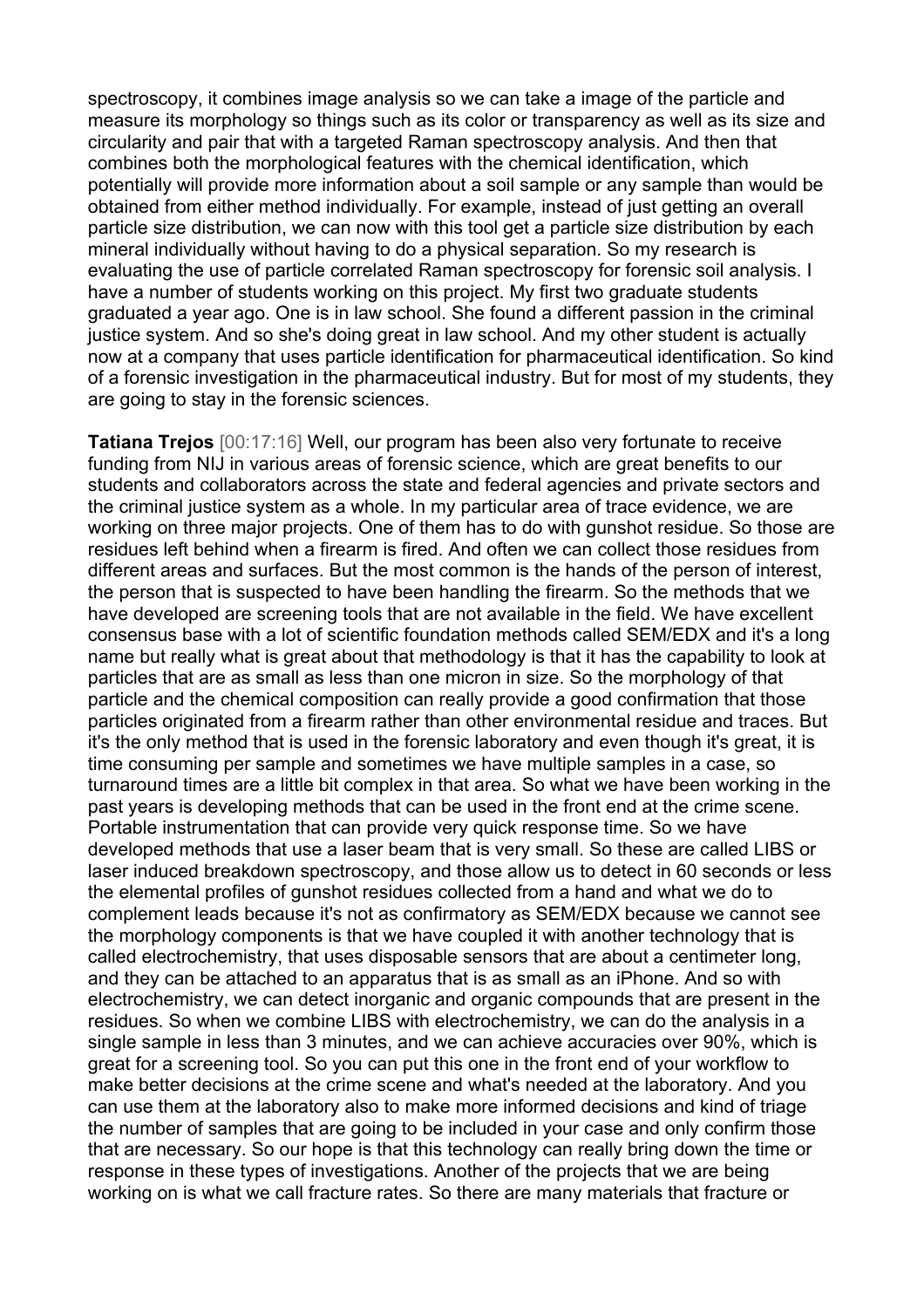separate in a crime. Let's take the example of duct tape, right? That is used a lot for gagging or binding victims or explosives, improvised explosive devices. So when a piece of tape is broken from the roll, there are possibilities that the edges you can find the roll and you can find the piece that was broken in the victim or in the suspect and you can kind of compare them together. You can think about it like putting a puzzle together. So physical fits can become very valuable in an investigation because they have a high probative value, because there is a common belief that it is very unlikely that two pieces will fit back together with distinctive characteristics just by chance. However, regardless of the probative value that these have, there are very few scientific foundations that demonstrate these principles. So one of our research has to do with that. We are doing empirical experiments and very, very large databases of thousands of these type of materials, tapes, textiles, plastics that are often found in crime scenes, of physical fits. And we are developing first methods that are systematic for doing that quantification and providing not only the opinion here they look like they fit, but we are also providing a method that kind of quantified the quality of the fit. Is it 90%? Is it 80%? Is 60%? And if so what that means. So we are helping in building up that scientific validity. And the last project that we are working with has to do with microscopic amounts of glass in trace that can be glass and paint that can be transferred during different types of scenarios like hit and runs, break and entries, and we're working on the interpretation aspect. So one of the things that are very necessary to use quantitative likelihood ratios and interpretations in this type of evidence is having background knowledge of how common it is to find these traces in the regular population. And there has been a large body of knowledge that is what we use in our field but has been done mainly outside of the United States, in Europe, in Australia, in other countries and continents that do not necessarily reflect the reality and socioeconomical aspects of the United States. So we're building those background databases in the United States in that collaborative project with Sam Houston State University. So we are evaluating those backgrounds, in small cities, big cities with different geographical and socio economic realities here in the United States.

**Gabby DiEmma** [00:23:33] Very cool. You guys are working on a lot of different really cool projects. In your experience, do you find that students that participate in these research projects with you, are they more likely to pursue graduate studies or go on to continue with research? What do their career trajectories look like for students that are engaged in this research from the get-go?

**Brooke Kammrath** [00:23:55] Generally, when a student, an undergraduate student does research with me, it does generally lead to graduate education. So - and it might not be in forensic science, so I have students who are going to medical school next year because they want to be pathologists. I try to teach students good research and problem solving and skills that will make them good scientists, be it if they're going to be in research labs or in in practitioner labs or becoming lawyers you know, having a good forensic education, I think is useful there as well. But most of my students do - undergraduate students do continue on for master's or Ph.D. programs. And if they're lucky, they get to learn from someone like Tatiana.

**Tatiana Trejos** [00:24:36] Thank you. Yes, in my case, I agree with you, Brooke. Research is fostering that creative problem solving. So I definitely think that students that do research, whether or not they decide to stay later on for grad school, they leave the program with a different set of skills that prepared them better to do that problem solving or to get like even those soft skills that you learn when you do research like teamwork and leadership and sometimes learning how to take orders and sometimes learning how to speak up and how to do documentation and research and what to do when you don't get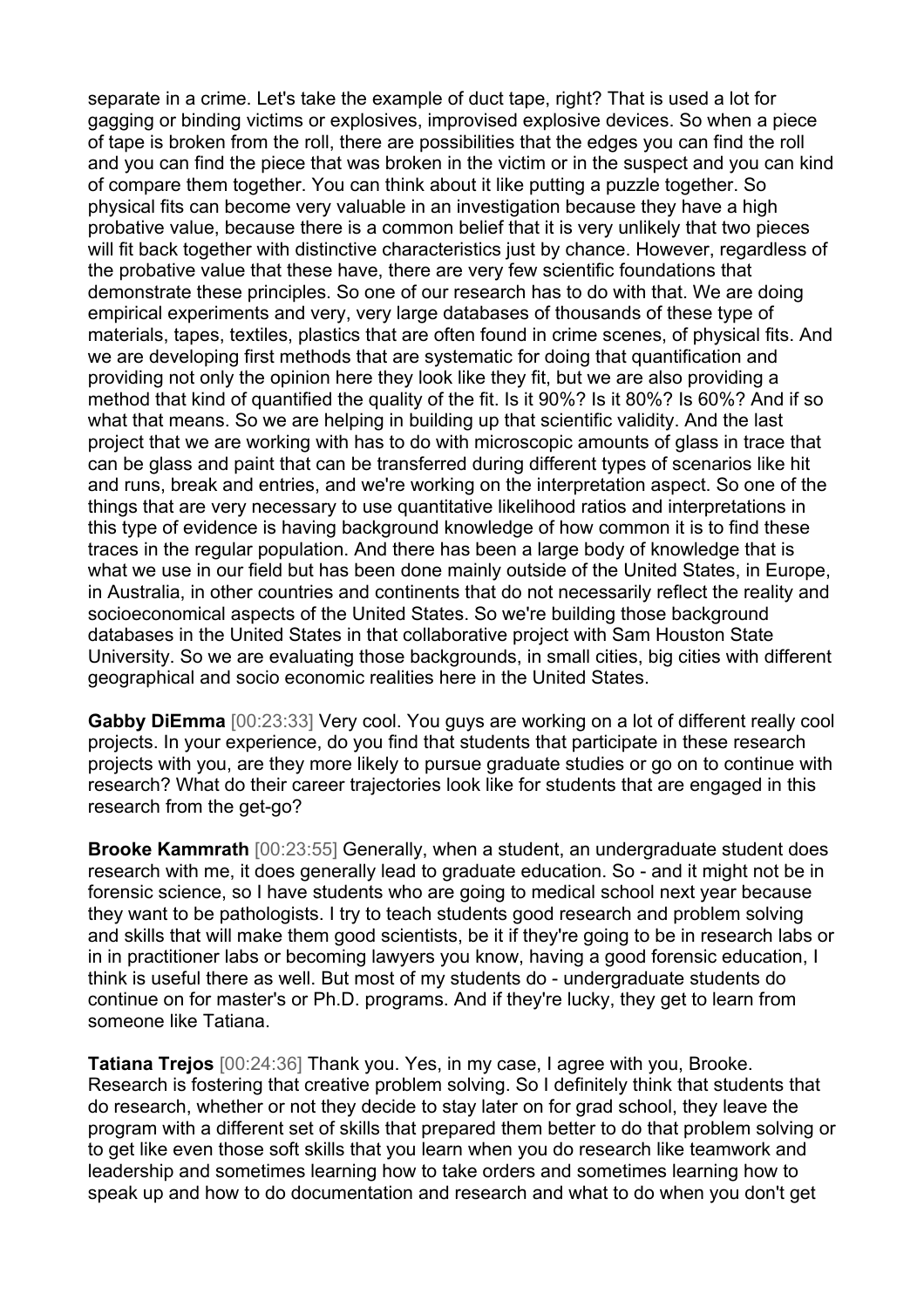what you want, right? They learn a lot of skills that are analytical and important for their workplace in the laboratory or later on in research. They also learn the day to day skills and how to solve problems and how do you think outside the box, how do you know when you've hit a wall and you need to take another direction.

**Brooke Kammrath** [00:25:37] William Barrett wrote this book called The Illusion of Technique and in it he describes the difference between a technician and a scientist. And he says the technician is someone who knows how to follow a method, whereas the scientist is someone who knows what to do when the method doesn't work. So they know how to problem solve and develop new methods. So I really pride myself in teaching my students to become forensic scientists and not forensic technicians. And I think research is really the ideal place to make that happen.

**Gabby DiEmma** [00:26:07] You both and your students are involved in all of these amazing projects, and I'm sure it takes a lot of time, what are the outcomes of those? Are your students going to conferences, becoming parts of professional organizations? Are you working with your local, state and federal agencies to transition these technologies into practice?

**Brooke Kammrath** [00:26:31] The ultimate outcome for me, University of New Haven, is a teaching institute, so it's not an research focused university, so really my number one outcome is my students leaving better scientists. So that's the most important thing to me. Second to that is publications. This would be, right? It's adding to the body of knowledge of forensic science, and that is incredibly rewarding. So through professional presentations or publications, I encourage all of my students to present and I'm very involved at Eastern Analytical Symposium and with the Society for Applied Spectroscopy. So through those organizations in the analytical chemistry community, but as well as with my regional organizations, so Northeastern Association of Forensic Scientists and the American Academy, the students generally present their research. I really encourage them to do that. So I work very closely with collaborators in a variety of different agencies, from state crime labs to federal agencies. I feel as an academic, I haven't worked in a crime lab. I have done consulting with Dr. Peter De Forest, but I haven't worked in a crime lab and I think not having that practical day to day experience, I try to supplement that with partnering with practitioners as much as possible. A lot of my research not involving trace evidence but involving portable instruments. So I'm very involved with the portable instrumentation and that has been very exciting to see various libraries my students and I have built or applications being utilized and that's very exciting. So I have a project now where we're building a fentanyl analog library on a portable GC-MS instrument, and we are going to be deploying to the Marines this summer. So it's very exciting that something my students are building is going to be actually used in military forensics.

**Gabby DiEmma** [00:28:26] That's excellent. And Tatiana, what about the research that you guys are doing?

**Tatiana Trejos** [00:28:30] So I agree. Like, I think one of the most important things is making sure our students get exposed as much as possible, that they build their own career and networking is quite important. So I think the forensic practitioner inside of me is always dragging this project to actual applications, things that eventually can be applied. And I understand that being part of the system that doesn't take a year or two, it might take five years, six years or seven years to get there. But there's nothing more rewarding to see that final stage when an idea becomes that research and that research became an application that is useful and is helping that services our criminal justice system. So that's